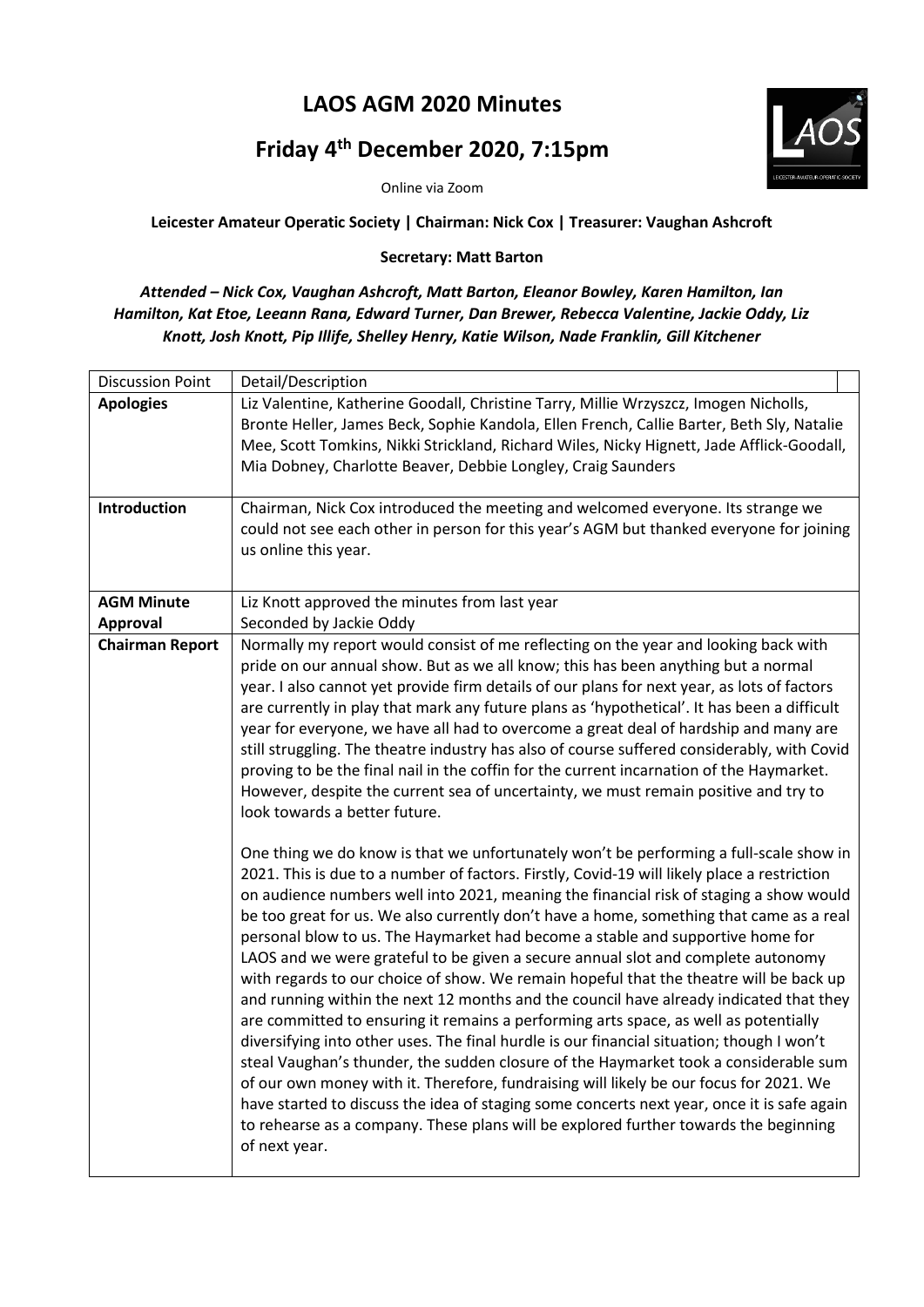|                         | I know many of our members, production team and fantastic cast were very excited to                                                       |
|-------------------------|-------------------------------------------------------------------------------------------------------------------------------------------|
|                         | stage Rent and we remain committed to doing so. However, this will likely now be in                                                       |
|                         | the summer of 2022. Again, this depends on a number of factors, but we believe this to                                                    |
|                         | be the most sensible course of action at this time.                                                                                       |
|                         | We are very grateful to those members who have still paid their subs into this year,                                                      |
|                         | your support is much appreciated. We have taken the discussion to not enforce                                                             |
|                         | membership payments this year, due to the fact that we have largely been inactive. Not                                                    |
|                         | paying your fees this year will not have any impact on your membership. However, if                                                       |
|                         | you would like to continue to pay in support of the society, your donation would be                                                       |
|                         | greatly appreciated. That being said, there will be no judgement on anybody who                                                           |
|                         | wishes not to pay, as we recognise the impact of Covid has been very difficult financially                                                |
|                         | for a number of us.                                                                                                                       |
|                         |                                                                                                                                           |
|                         | We have tried to keep the LAOS candle burning by hosting our lockdown quizzes and it                                                      |
|                         | has been lovely to see people smiling and getting involved. Let's look to the future and                                                  |
|                         | remain hopeful that one day soon we will be back in a rehearsal room doing what we                                                        |
|                         | love again.                                                                                                                               |
|                         | Thank you to the committee and our members for your continued support. Best wishes                                                        |
|                         | to you all and your families at this uncertain time and I wish you all a very merry                                                       |
|                         | Christmas and a happy new year. We will be back!                                                                                          |
|                         |                                                                                                                                           |
| <b>Treasurer Report</b> | It's been a very odd year for everyone and the accounts are very depressing to see.                                                       |
|                         | I can't hand out sheets this year but instead I will 'screen share' for everyone to see. If                                               |
|                         | anyone wants physical copies of the accounts then do let us know and we will be happy                                                     |
|                         | to send those out.                                                                                                                        |
|                         |                                                                                                                                           |
|                         | <b>Quick Breakdown of costs:</b><br>We gained over £1,000 is membership subscriptions so thank you for your continued                     |
|                         | support!                                                                                                                                  |
|                         | Overall, for 2020 we are in a deficit of £12,392 from last year.                                                                          |
|                         |                                                                                                                                           |
|                         | This is mainly due to Leicester Haymarket falling into administration, our 2020 rehearsal                                                 |
|                         | costs and future show deposits etc.                                                                                                       |
|                         |                                                                                                                                           |
|                         | We are pursuing the Leicester Haymarket liquidators (CBA) to try get this back.                                                           |
|                         | We are pursuing MTI to get our show deposits back.                                                                                        |
|                         | We are also pursuing Charades Costume Company who still hold a deposit for Half a<br>Sixpence which never happened due to Kilworth House. |
|                         |                                                                                                                                           |
|                         | It is unlikely to get anything back from the liquidators, but we will also pursue our                                                     |
|                         | insurance company to see what we can claim back that way                                                                                  |
|                         |                                                                                                                                           |
|                         | We are hoping to do some fundraisers for 2021 to try recuperate some of the debt for                                                      |
|                         | this year and keep the society going for the future years.                                                                                |
|                         |                                                                                                                                           |
|                         | On a positive note, we have been in worse situations before financially and still                                                         |
|                         |                                                                                                                                           |
|                         | continued to put on shows so onwards and upwards to LAOS.                                                                                 |
| <b>Propose the</b>      | Rebecca Valentine approved the accounts                                                                                                   |